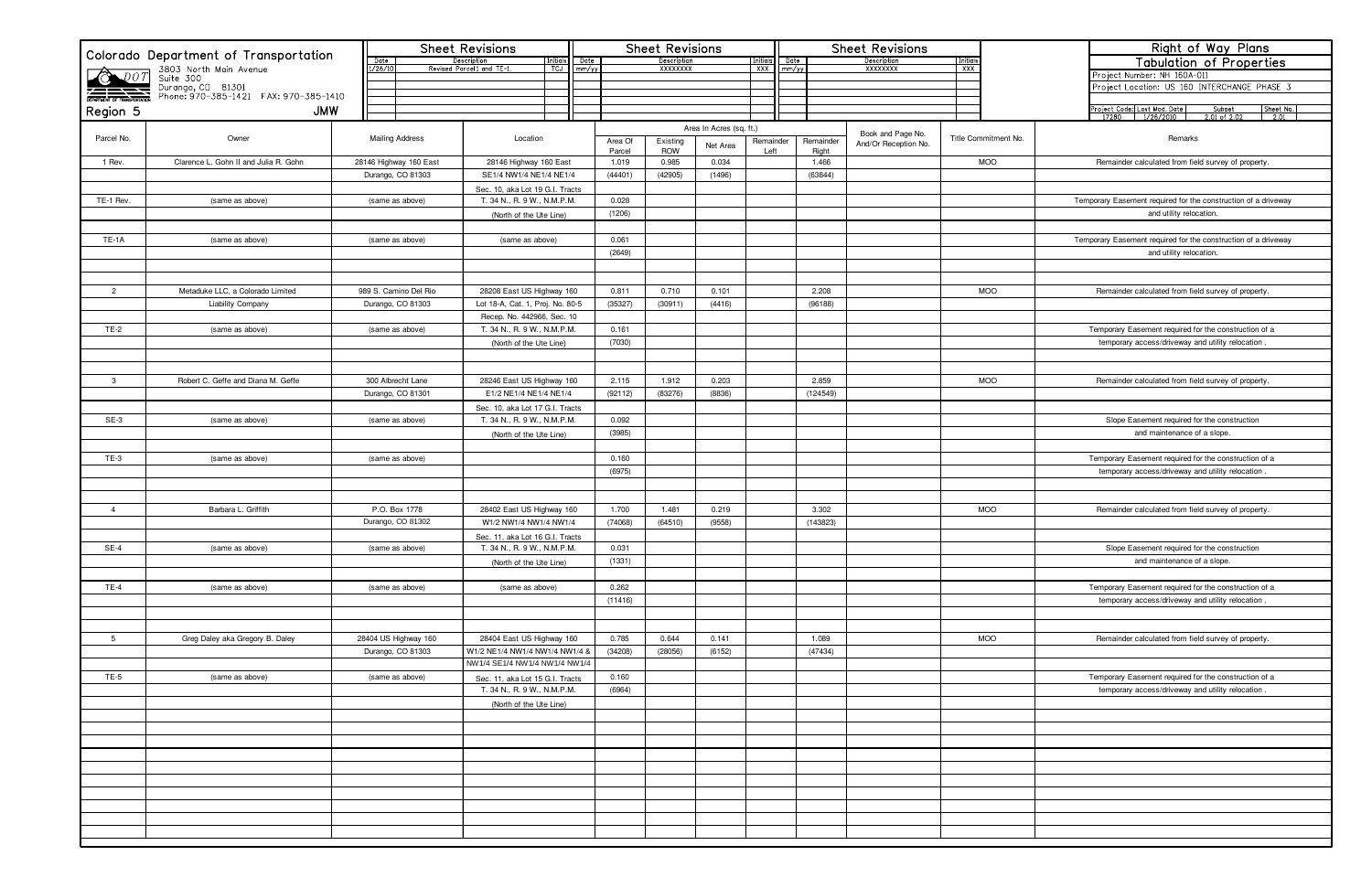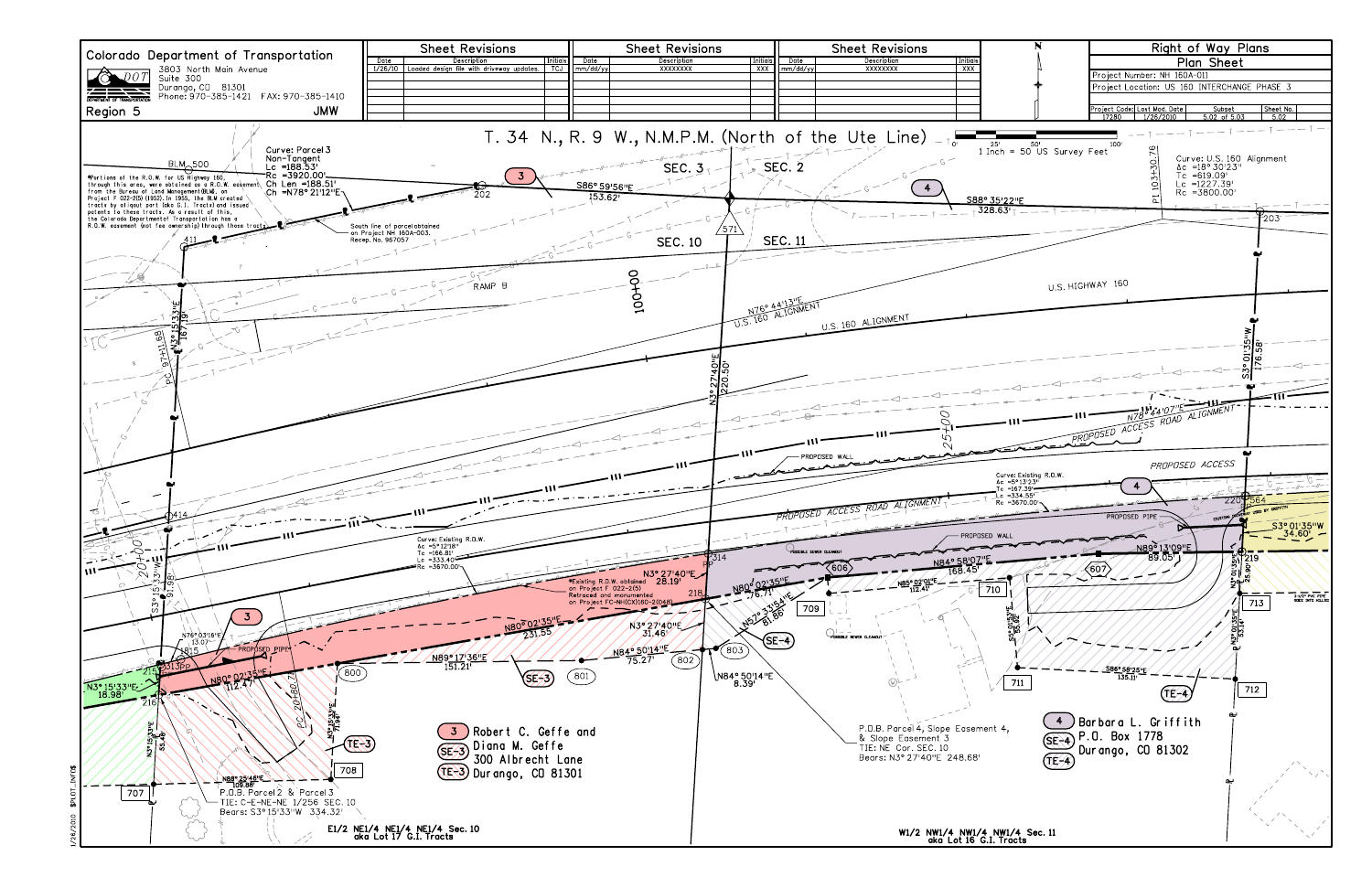## **COLORADO DEPARTMENT OF TRANSPORTATION REAL PROPERTY TO BE ACQUIRED FROM**

PARCEL NO. 3 Robert C. Geffe and STA. 96+57.71 Rt. to Diana M . Geffe<br>
STA. 100+64.81 Lt. (US 160 Align.) 300 Albrecht Lane STA. 100+64.81 Lt. (US 160 Align.)

Durango, CO 81301

**FOR** 

**PROJECT NO. NH 160A-011** U.S. Highway 160<br>
US 160 INTERCHANGE PHASE 3 Project Code: 17280 **US 160 INTERCHANGE PHASE 3**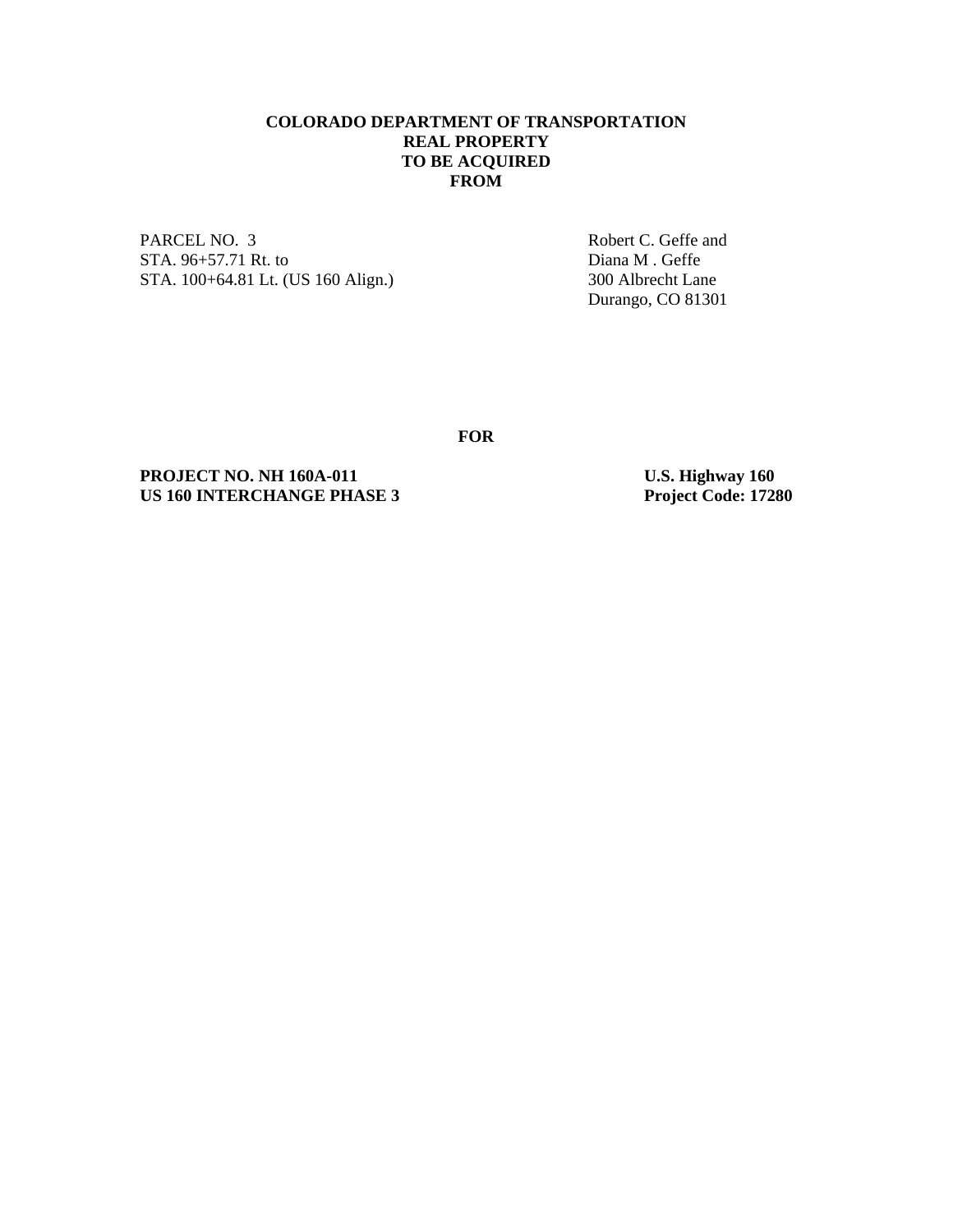#### **EXHIBIT "A"**

# **PROJECT NUMBER: NH 160A-011 PARCEL NUMBER 3 PROJECT CODE: 17280 DATE: January 8, 2010**

#### **DESCRIPTION**

A tract or parcel of land No. 3, of the Department of Transportation, State of Colorado, Project No. NH 160A-011 (Project Code 17280) containing 2.115 acres (92112 sq. ft.), more or less, in the E1/2 NE1/4 NE1/4 NE1/4 Section 10 (aka Lot 17 G.I. Tracts), Township 34 North, Range 9 West, of the New Mexico Principal Meridian (North of the Ute Line), La Plata County, Colorado, said tract or parcel being more particularly described as follows:

Beginning at a point on the west line of the E1/2 NE1/4 NE1/4 NE1/4 Section 10 (aka Lot 17 G.I. Tracts), whence the C-E-NE-NE 1/256 corner of Section 10, a 3-1/4" aluminum cap stamped "USDI BLM C-E-NE-NE 1/256 1989", bears S.  $3^{\circ}15'33''$  W., a distance of 334.32 feet;

- 1. Thence along said west line of the E1/2 NE1/4 NE1/4 NE1/4 Section 10 (aka Lot 17 G.I. Tracts), N. 3°15'33" E., a distance of 278.15 feet to the southerly line of a parcel of land recorded under Reception No. 967057;
- 2. Thence along said southerly line, on a non-tangent arc to the right having a radius of 3920.00 feet, a distance of 188.53 feet ( the chord bears N. 78°21'12" E., a distance of 188.51 feet) to the north line of said Section 10;
- 3. Thence departing said southerly line and along the north line of said Section 10, S. 86°59'56" E., a distance of 153.62 feet to the northeast corner of said Section 10;
- 4. Thence along the east line of said Section 10, S. 3°27'40" W., a distance of 248.69 feet;
- 5. Thence departing said east line, of Section 10, S. 80°02'35" W., a distance of 344.02 feet, more or less, to the TRUE POINT OF BEGINNING.

The above described parcel contains 2.115 acres (92112 sq. ft.), more or less of which 1.912 acres (83276 sq. ft.) are in the existing roadway easement.

BASIS OF BEARINGS: Bearings are based on the "State Plane – South Zone" grid bearing from CDOT Control Point 89.50 (a 3-1/4" aluminum CDOT Control cap) to CDOT Control Point 89.70 ( a 3-1/4" aluminum cap stamped "USDI BLM W1/16 S2/S11 1988". That bearing being N. 81° 21' 17" E.

> For and on behalf of the Colorado Department of Transportation Todd C. Johnston, PLS 37932 (970) 385-1400 3803 North Main Avenue, Suite 300 Durango, CO 81301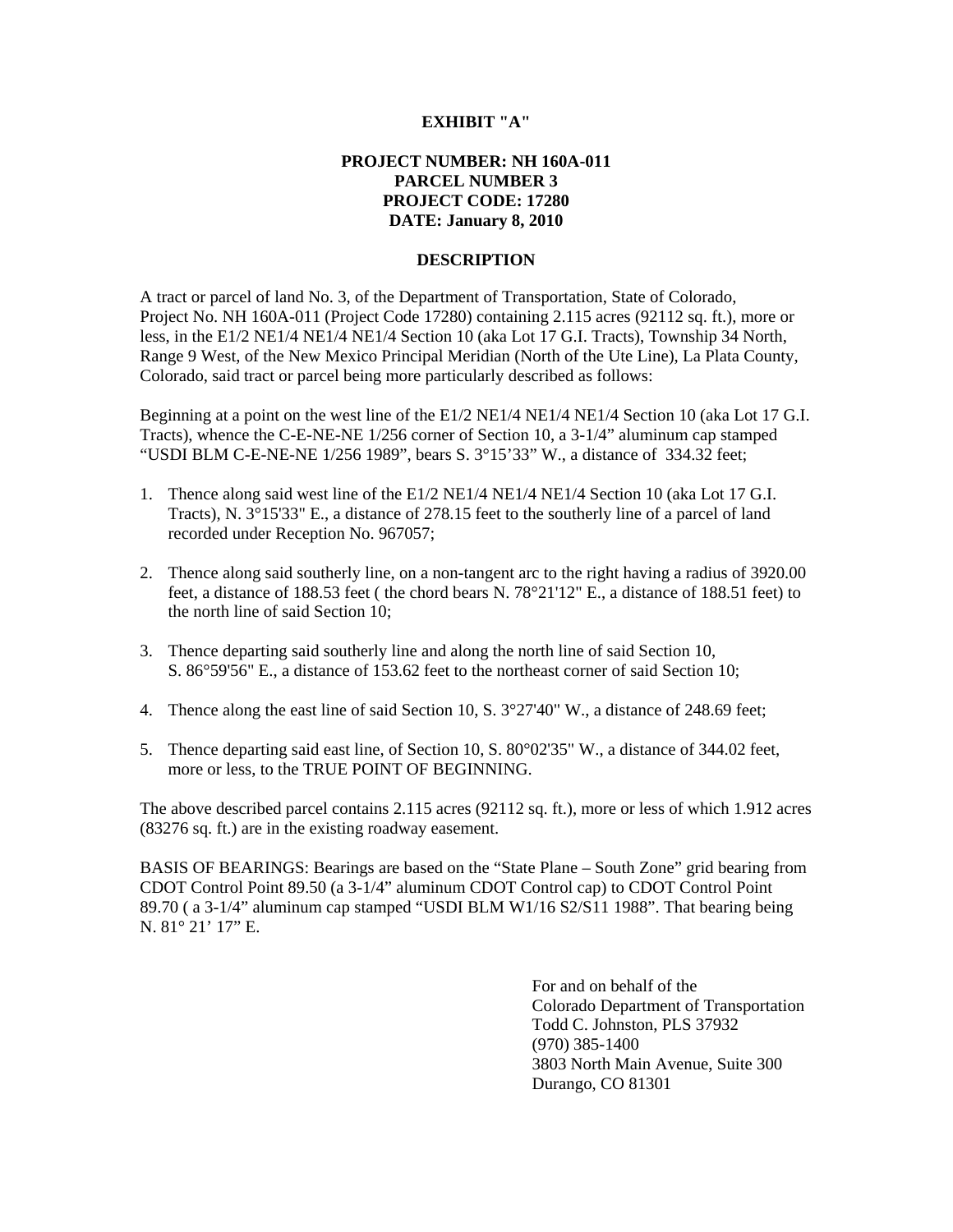## **COLORADO DEPARTMENT OF TRANSPORTATION REAL PROPERTY TO BE ACQUIRED FROM**

PARCEL NO. 4 Barbara L. Griffith STA. 100+13.59 Rt. to P.O. Box 1778<br>STA. 103+85.15 Lt. (US 160 Align.) Durango, CO 81302 STA. 103+85.15 Lt. (US 160 Align.)

**FOR** 

**PROJECT NO. NH 160A-011** U.S. Highway 160<br>
US 160 INTERCHANGE PHASE 3 Project Code: 17280 **US 160 INTERCHANGE PHASE 3**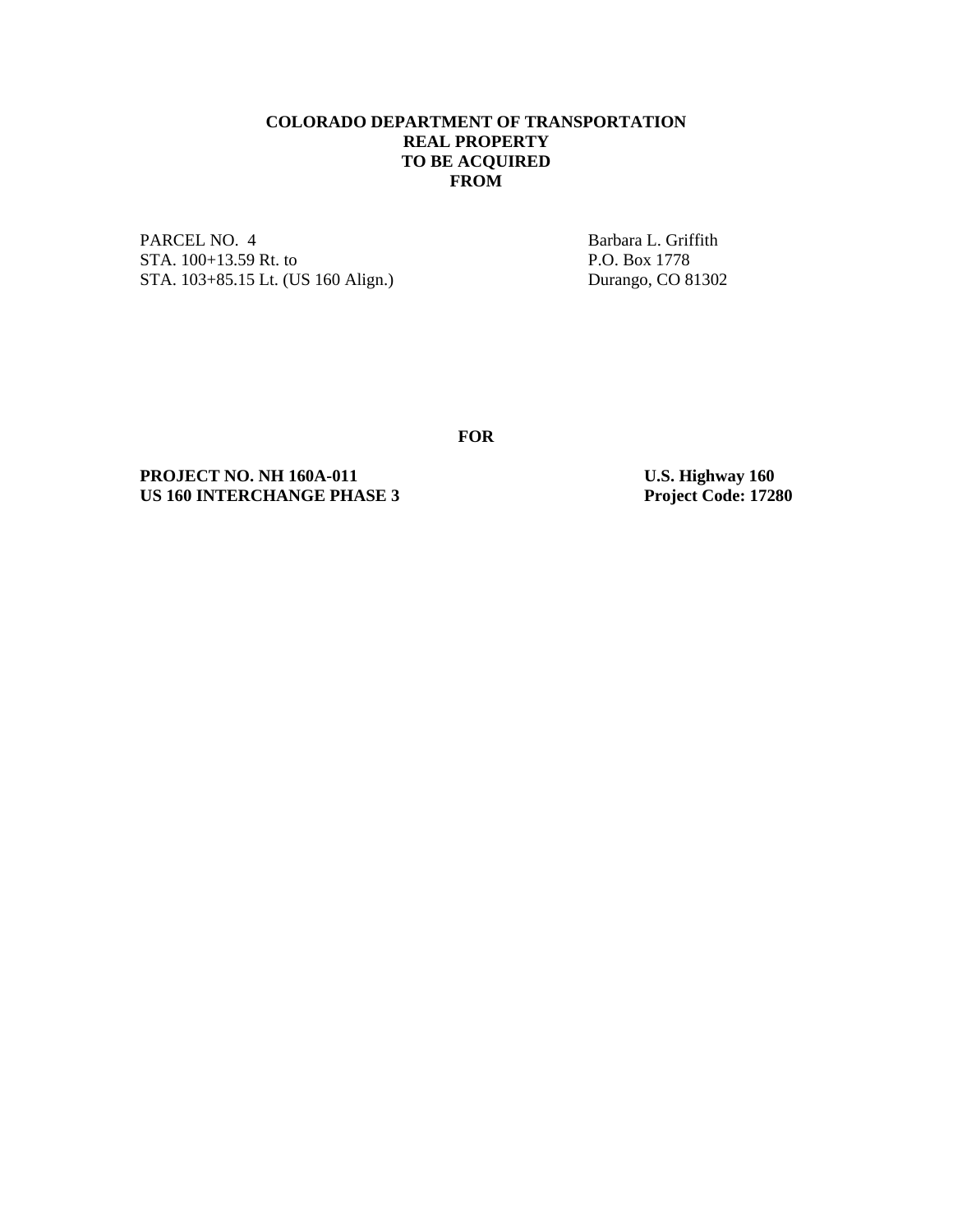#### **EXHIBIT "A"**

# **PROJECT NUMBER: NH 160A-011 PARCEL NUMBER 4 PROJECT CODE: 17280 DATE: January 8, 2010**

#### **DESCRIPTION**

A tract or parcel of land No. 4, of the Department of Transportation, State of Colorado, Project No. NH 160A-011 (Project Code 17280) containing 1.700 acres (74068 sq. ft.), more or less, in the W1/2 NW1/4 NW1/4 NW1/4 Section 11 (aka Lot 16 G.I. Tracts), Township 34 North, Range 9 West, of the New Mexico Principal Meridian (North of the Ute Line), La Plata County, Colorado, said tract or parcel being more particularly described as follows:

Beginning at a point on the west line of said Section 11, whence the northwest corner of said Section 11, a 2" aluminum cap stamped "PLS 28265 T34N R9W S3 S2 S10 S11 1999", bears N. 3°27'40" E., a distance of 248.69 feet;

- 1. Thence along said west line of Section 11, N. 3°27'40" E., a distance of 248.69 feet to the northwest corner of said Section 11;
- 2. Thence along the north line of said Section 11, S. 88°35'22" E., a distance of 328.63 feet to the northeast corner of said W1/2 NW1/4 NW1/4 NW1/4 Section 11 (aka Lot 16 G.I. Tracts);
- 3. Thence along the east line of said W1/2 NW1/4 NW1/4 NW1/4 Section 11 (aka Lot 16 G.I. Tracts), S. 3°01'35" W., a distance of 211.18 feet;
- 4. Thence departing said east line, S. 89°13'09" W., a distance of 89.05 feet;
- 5. Thence S. 84°58'07" W., a distance of 168.45 feet;
- 6. Thence S. 80°02'35" W., a distance of 76.71 feet, more or less, to the TRUE POINT OF BEGINNING.

The above described parcel contains 1.700 acres (74068 sq. ft.), more or less, of which 1.481 acres (64510 sq. ft.) are in the existing roadway easement.

BASIS OF BEARINGS: Bearings are based on the "State Plane – South Zone" grid bearing from CDOT Control Point 89.50 (a 3-1/4" aluminum CDOT Control cap) to CDOT Control Point 89.70 ( a 3-1/4" aluminum cap stamped "USDI BLM W1/16 S2/S11 1988". That bearing being N. 81° 21' 17" E.

> For and on behalf of the Colorado Department of Transportation Todd C. Johnston, PLS 37932 (970) 385-1400 3803 North Main Avenue, Suite 300 Durango, CO 81301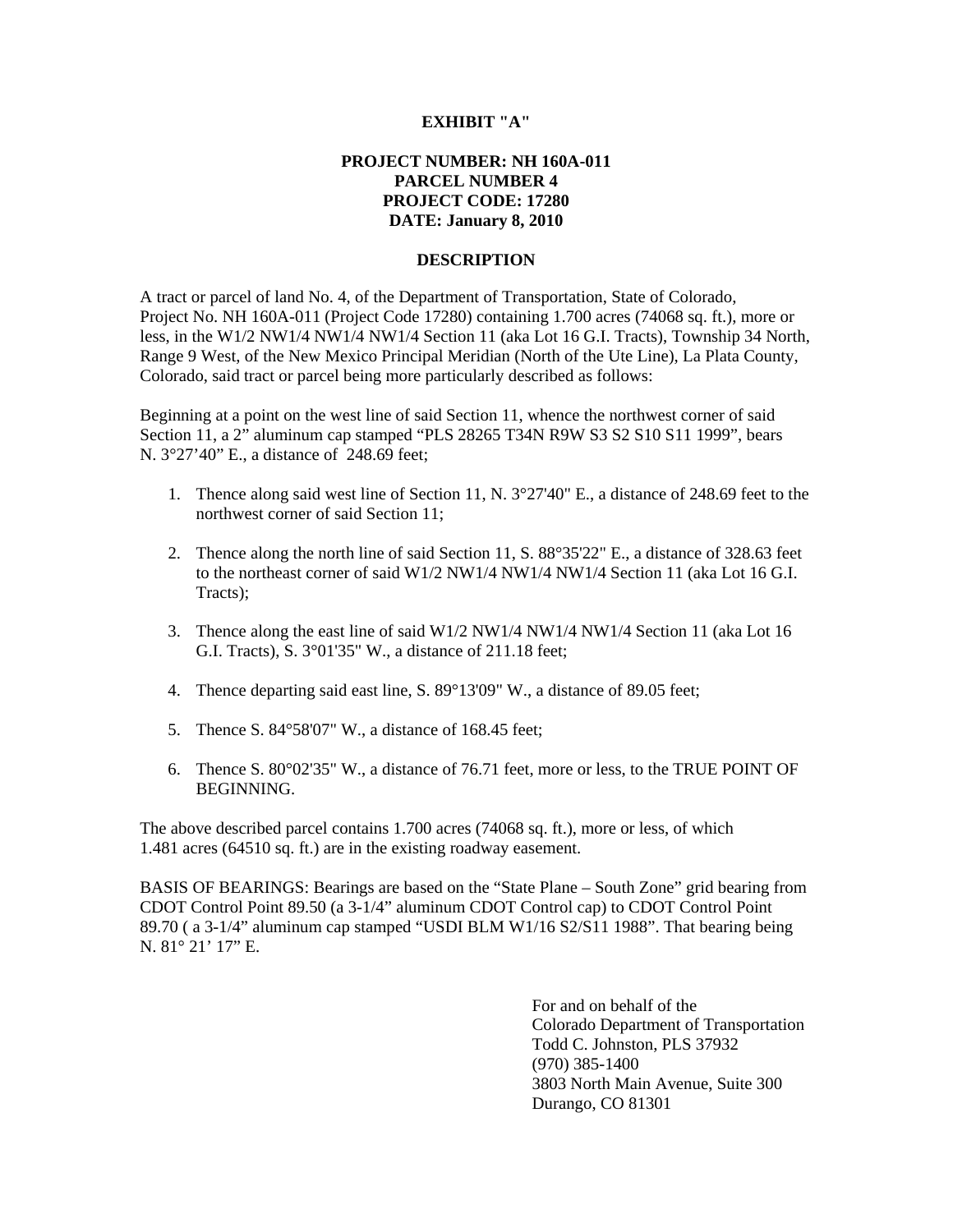Colorado Department of Transportation

**2007** 3803 North Main Avenue<br>Durango, CD 81301<br>BEARTING TRANSPORTATION Phone: 970-385-1421 FAX: 970-385-1410

Region 5

# **JMW**

Sheet Revisions Sheet Revisions Sheet Revisions  $\begin{array}{c|c}\n & xxx \\
 \hline\n & \text{mm/yy} \\
 \hline\n & \text{mm/yy}\n \end{array}$  $\begin{array}{|c|c|}\n\hline\nxxx & \text{mm/yy} \\
\hline\n\end{array}$ ╒

# R.O.W. TABULATION OF PROPERTIES IN SAN JUAN COUNTY

 $mm/yy$ 

# U.S. Highway 550

 $\sqrt{XX}$ 

| <b>PARCEL</b>  |                                                              |                         |                                           | AREA IN SQUARE FEET/ACRES |                      |                      |                      |                           |              |  |
|----------------|--------------------------------------------------------------|-------------------------|-------------------------------------------|---------------------------|----------------------|----------------------|----------------------|---------------------------|--------------|--|
| NO.            | <b>OWNER</b>                                                 | MAILING<br>ADDRESS      | <b>LOCATION</b>                           | AREA OF<br>PARCEL         | EXISTING ROW         | NET AREA             | <b>LEFT</b>          | REMAINDER<br><b>RIGHT</b> | <b>NUMBE</b> |  |
|                | Gerald E. & Roberta I. Nix Living Trust                      | 3701 N. Monterey        | FRACTION "M"                              | 3290                      | 616                  | 2674                 | 5856                 |                           |              |  |
|                | dated May 7, 1998 (1/2 interest)                             | Farmington, NM 87401    | Town of Silverton                         | $(0.076 \text{ AC})$      | $(0.014 \text{ AC})$ | $(0.062 \text{ AC})$ | $(0.134 \text{ AC})$ |                           |              |  |
|                |                                                              |                         | T. 41 N., R. 7 W., N.M.P.M.               |                           |                      |                      |                      |                           |              |  |
|                | Gerald E. Nix (1/2 interest)                                 |                         |                                           |                           |                      |                      |                      |                           |              |  |
|                |                                                              |                         |                                           |                           |                      |                      |                      |                           |              |  |
| 1A             | (same as above)                                              | (same as above)         | Lot 4, Block 106                          | 2500                      |                      |                      |                      |                           |              |  |
|                |                                                              |                         | Town of Silverton                         | $(0.057 \text{ AC})$      |                      |                      |                      |                           |              |  |
|                |                                                              |                         | T. 41 N., R. 7 W., N.M.P.M.               |                           |                      |                      |                      |                           |              |  |
| 1B             | (same as above)                                              | (same as above)         | Lot 21, Block 106                         | 2500                      |                      |                      |                      |                           |              |  |
|                |                                                              |                         | Town of Silverton                         | (0.057 AC)                |                      |                      |                      |                           |              |  |
|                |                                                              |                         | T. 41 N., R. 7 W., N.M.P.M.               |                           |                      |                      |                      |                           |              |  |
|                |                                                              |                         |                                           |                           |                      |                      |                      |                           |              |  |
| $\overline{2}$ | Ronald H. Baldwin and Nancy G. Baldwin                       | C/O BHP Minerals        | Smith Millsite                            | 21410                     |                      |                      |                      | $\pm 3.5$ AC              |              |  |
|                |                                                              | 550 California Street   | MS 17849B, Animas Mining Dist. (0.492 AC) |                           |                      |                      |                      |                           |              |  |
|                |                                                              | San Francisco, CA 94104 | T. 41 N., R. 7 W., N.M.P.M.               |                           |                      |                      |                      |                           |              |  |
| 2A             | Ronald H. Baldwin and Nancy G. Baldwin                       | C/O BHP Minerals        | Cook Millsite                             | 3040                      |                      |                      |                      | $\pm 2.4$ AC              |              |  |
|                |                                                              | 550 California Street   | MS 17848B, Animas Mining Dist. (0.070 AC) |                           |                      |                      |                      |                           |              |  |
|                |                                                              | San Francisco, CA 94104 | T. 41 N., R. 7 W., N.M.P.M.               |                           |                      |                      |                      |                           |              |  |
|                |                                                              |                         |                                           |                           |                      |                      |                      |                           |              |  |
| 3              | Gerald R. Swanson and Nancy H. Swanson, P.O. Box 7           |                         | Lots 11 and 12, Block 107                 | 2687                      |                      |                      |                      |                           |              |  |
|                | as trustees of the Gerald R. Swanson and Silverton, CO 81433 |                         | Town of Silverton                         | $(0.062 \text{ AC})$      |                      |                      |                      |                           |              |  |
|                | Nancy H. Swanson Revocable Trust                             |                         | T. 41 N., R. 7 W., N.M.P.M.               |                           |                      |                      |                      |                           |              |  |
|                | dated 3/7/2000                                               |                         |                                           |                           |                      |                      |                      |                           |              |  |
| 3A             | (same as above)                                              | (same as above)         | Lots 1 and 2, Block 107                   | 5000                      |                      |                      |                      |                           |              |  |
|                |                                                              |                         | Town of Silverton                         | (0.115 AC)                |                      |                      |                      |                           |              |  |
|                |                                                              |                         | T. 41 N., R. 7 W., N.M.P.M.               |                           |                      |                      |                      |                           |              |  |
|                |                                                              |                         |                                           |                           |                      |                      |                      |                           |              |  |
| 3B             | (same as above)                                              | (same as above)         | Lots 23 and 24, Block 107                 | 5000                      |                      |                      |                      |                           |              |  |
|                |                                                              |                         | Town of Silverton                         | (0.115 AC)                |                      |                      |                      |                           |              |  |
|                |                                                              |                         | T. 41 N., R. 7 W., N.M.P.M.               |                           |                      |                      |                      |                           |              |  |
|                |                                                              |                         |                                           |                           |                      |                      |                      |                           |              |  |

|            | Right of Way Plans                                                                                                                            |
|------------|-----------------------------------------------------------------------------------------------------------------------------------------------|
|            | <b>Tabulation of Properties Sheet</b>                                                                                                         |
|            | Project Number: BR 5502-053                                                                                                                   |
|            | Project Location: Mineral Crk Brdg Replac M-06-K                                                                                              |
|            | Project Location: Silverton<br>Project Code: Lost Mod. Date   Subset Sheets   Sheet No.   Total No. of Sheets<br>15491 17/03/2007 1 of 2 2 13 |
|            |                                                                                                                                               |
|            |                                                                                                                                               |
|            |                                                                                                                                               |
|            |                                                                                                                                               |
|            |                                                                                                                                               |
|            |                                                                                                                                               |
| PTION      | <b>REMARKS</b>                                                                                                                                |
| <b>BER</b> |                                                                                                                                               |
|            |                                                                                                                                               |
|            |                                                                                                                                               |
|            |                                                                                                                                               |
|            |                                                                                                                                               |
|            |                                                                                                                                               |
|            |                                                                                                                                               |
|            |                                                                                                                                               |
|            |                                                                                                                                               |
|            |                                                                                                                                               |
|            |                                                                                                                                               |
|            |                                                                                                                                               |
|            |                                                                                                                                               |
|            |                                                                                                                                               |
|            |                                                                                                                                               |
|            |                                                                                                                                               |
|            |                                                                                                                                               |
|            |                                                                                                                                               |
|            |                                                                                                                                               |
|            |                                                                                                                                               |
|            |                                                                                                                                               |
|            |                                                                                                                                               |
|            |                                                                                                                                               |
|            |                                                                                                                                               |
|            |                                                                                                                                               |
|            |                                                                                                                                               |
|            |                                                                                                                                               |
|            |                                                                                                                                               |
|            |                                                                                                                                               |
|            |                                                                                                                                               |
|            |                                                                                                                                               |
|            |                                                                                                                                               |
|            |                                                                                                                                               |
|            |                                                                                                                                               |
|            |                                                                                                                                               |
|            |                                                                                                                                               |
|            |                                                                                                                                               |
|            |                                                                                                                                               |
|            |                                                                                                                                               |
|            |                                                                                                                                               |
|            |                                                                                                                                               |
|            |                                                                                                                                               |
|            |                                                                                                                                               |
|            |                                                                                                                                               |
|            |                                                                                                                                               |
|            |                                                                                                                                               |
|            |                                                                                                                                               |
|            |                                                                                                                                               |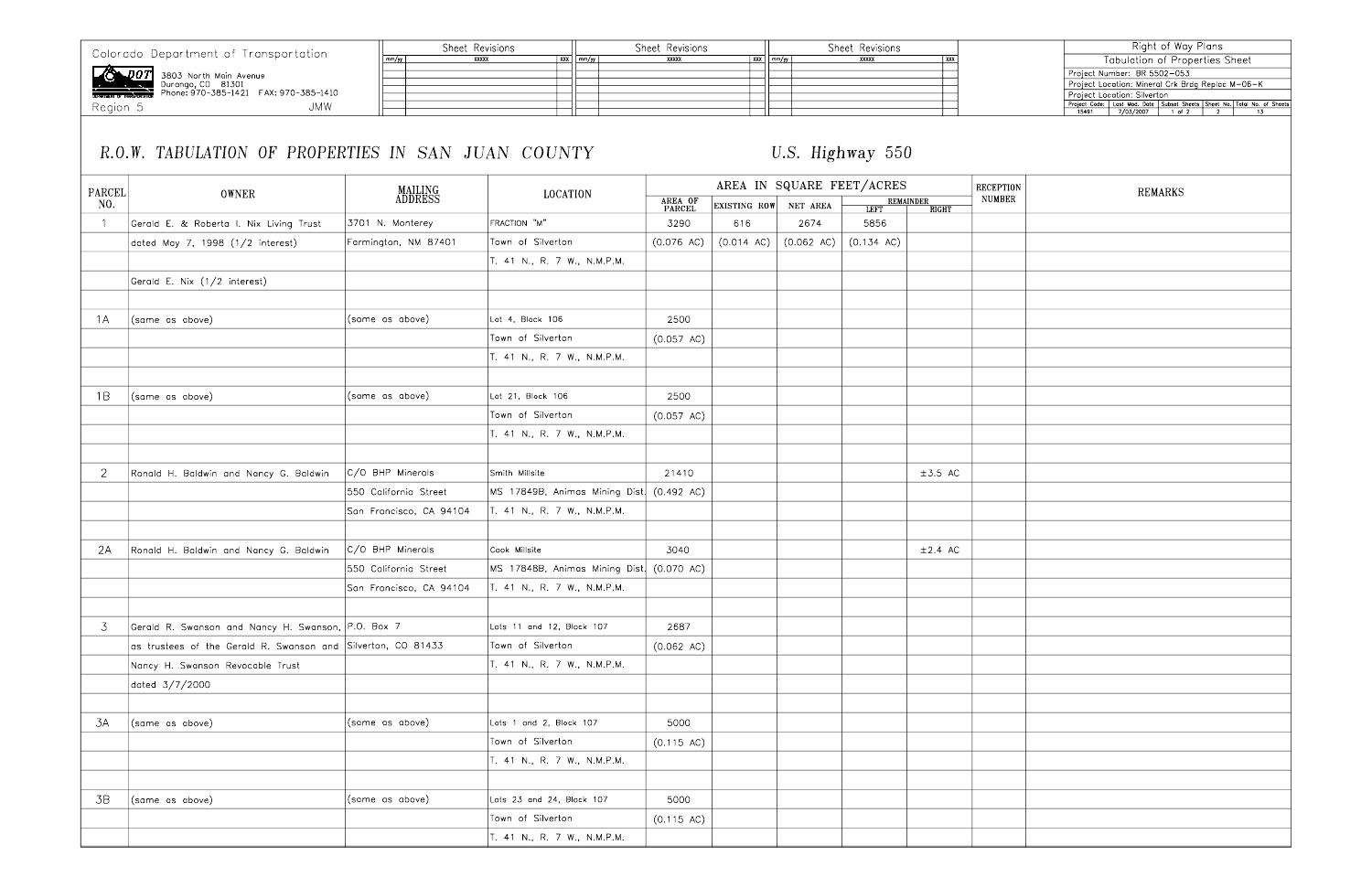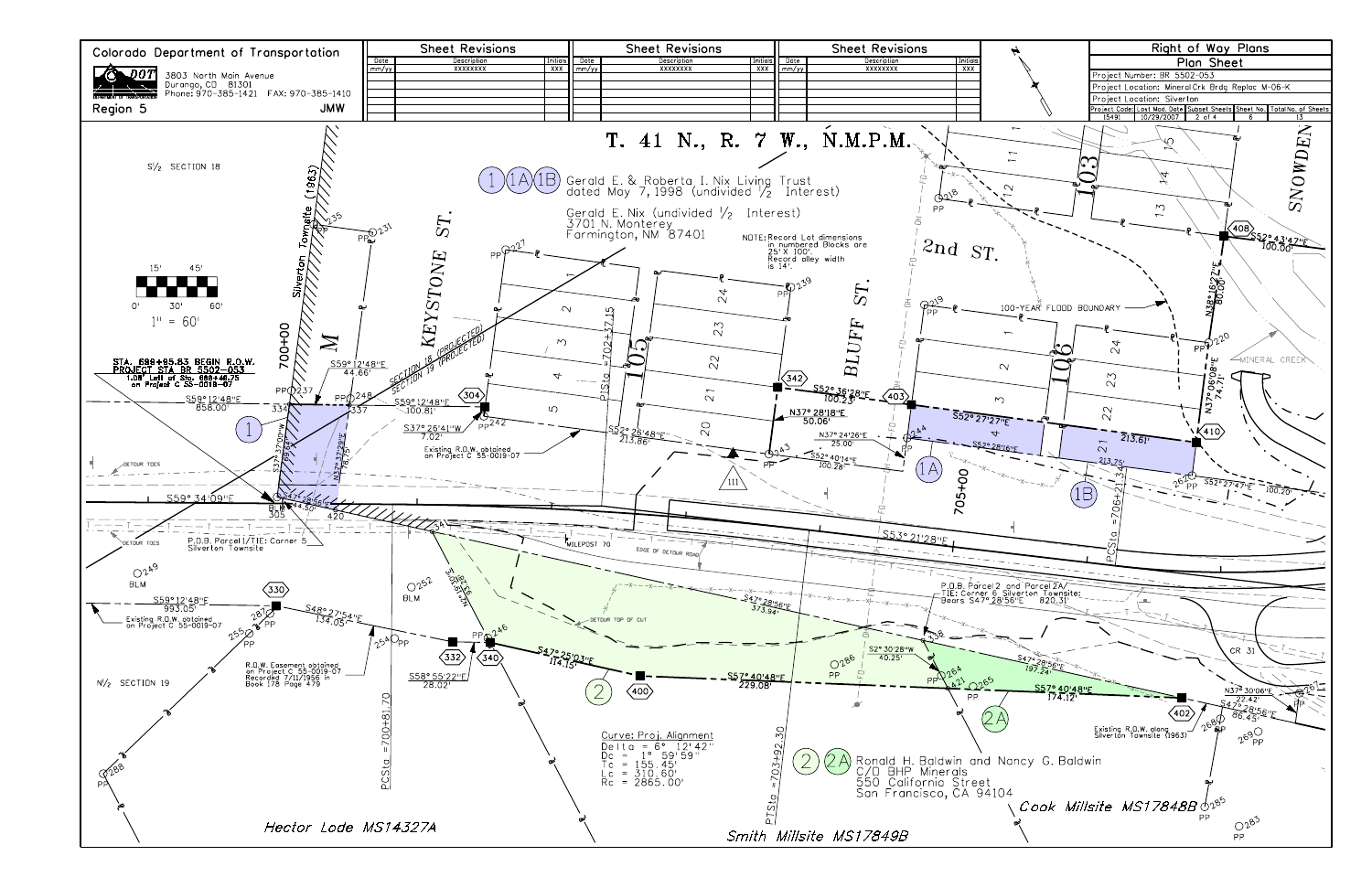## **COLORADO DEPARTMENT OF TRANSPORTATION REAL PROPERTY TO BE ACQUIRED FROM**

**FOR** 

PARCEL NO. 1 Gerald E. & Roberta I. Nix Living Trust STA. 699+95.83 Lt. To STA. 700+49.21 Lt. dated May 7, 1998 (undivided 1/2 interest)

 Gerald E. Nix (undivided ½ interest) 3701 N. Monterey Farmington, NM 87401

PROJECT NO. BR 5502-053<br>
Mineral Crk Brdg Replac M-06-K<br>
Project Code: 15491 **Mineral Crk Brdg Replac M-06-K**